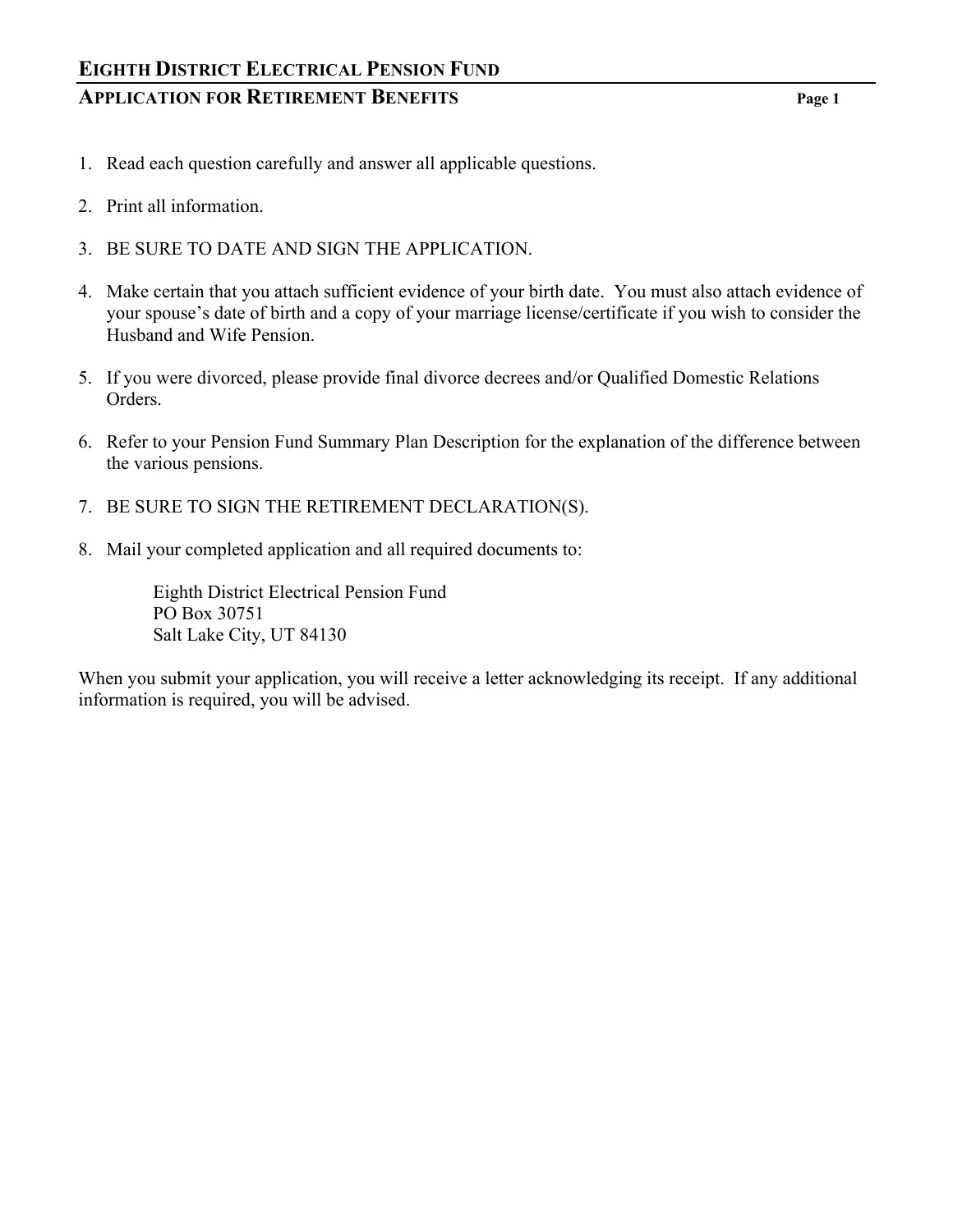# **APPLICATION FOR RETIREMENT BENEFITS Page 2**

The following documents **must** be submitted with your application for benefits. You do not have to furnish the original of any these documents; you may submit photocopy.

- $\triangleright$  State Birth Certificate for you and your spouse (see below for alternative documents)
- $\triangleright$  Marriage Certificate with State Seal
- $\triangleright$  Copy of current driver's license or current state I.D. (with photo) for you and your spouse
- $\triangleright$  If you ever have been divorced or legally separated, please submit a complete copy of your Judgment(s) of Divorce and Qualified Domestic Relations Orders (including Separation Agreements, Property Settlement Agreements and any similar or related orders with any attachments).
- $\triangleright$  If you ever served in the military or other uniformed services of the United States, please submit copies of your induction and discharge papers and the Credit for Uniformed Service for the United States Form. If you never served, please indicate so in a brief, written statement.
- $\triangleright$  If you are applying for a disability pension, copy of Social Security Disability Award Letter

# **PROOF OF AGE**

In order to be eligible for retirement benefits, you are required to produce proof of age. The following is a list of the documents that may serve as proof of age. Some of these documents are better proof than others. The list is arranged starting with the best type of proof and going down to the less desirable types of documents. You are required to furnish the best type of proof that is available.

- 1. A birth certificate.
- 2. A baptismal certificate or a statement as to the date of birth shown by a church record certified by the custodian of such record.
- 3. Notification of registration of birth in a public registry of vital statistics.
- 4. Hospital birth record certified by a custodian of such record.
- 5. A foreign church or government record.
- 6. A signed statement by the physician or midwife who was in attendance at birth, as to the date of birth shown on their records.
- 7. Naturalization record.
- 8. Immigration papers.
- 9. Military record.
- 10. Passport.
- 11. School record certified by the custodian of such record.
- 12. Vaccination record certified by the custodian of such record.
- 13. An insurance policy which shows the age or date of birth.
- 14. Marriage records showing date of birth or age (applications for marriage license or church record certified by the custodian of such record, or marriage certificate).
- 15. Document showing approval of Social Security Pension.
- 16. Other evidence, such as signed statements from persons who have knowledge of the date of birth, voting records, poll-tax receipts, driver's license, etc.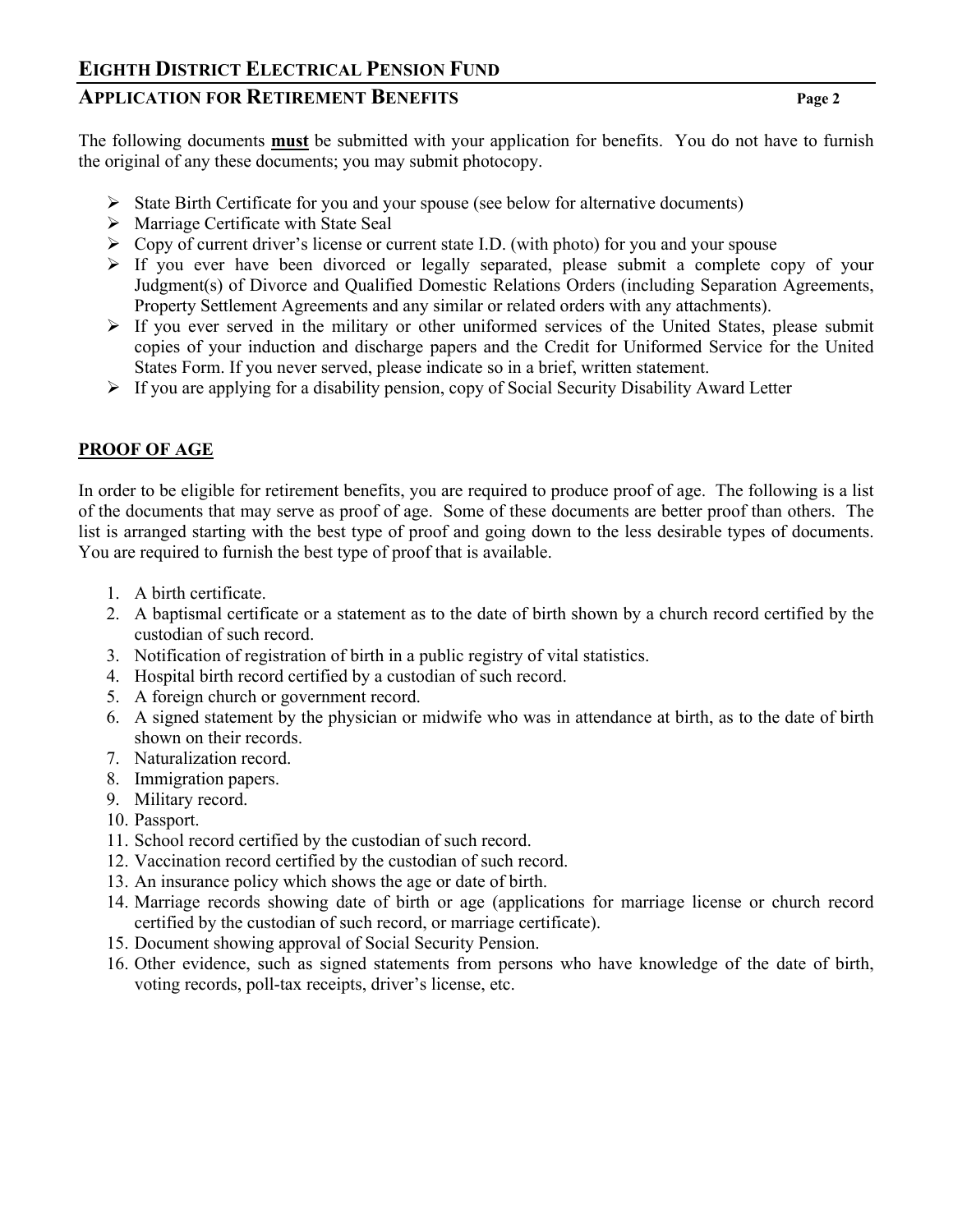## **APPLICATION FOR RETIREMENT BENEFITS** Page 3

Please read this application carefully before answering any questions. Please print or type your answers to all questions that may apply to you. If any questions on the application are unclear, please contact the Fund Office for assistance. After completing this application, be sure to sign your name and date the application. *The Fund Administrator recommends that you apply for pension benefits at least 90 days prior to the date you want your pension payments to commence.*

|                                                                                                                                                                                                     |                                                        | Last                                                                                                                                                                                                   | First                                                  | Middle                       |  |  |  |
|-----------------------------------------------------------------------------------------------------------------------------------------------------------------------------------------------------|--------------------------------------------------------|--------------------------------------------------------------------------------------------------------------------------------------------------------------------------------------------------------|--------------------------------------------------------|------------------------------|--|--|--|
|                                                                                                                                                                                                     |                                                        | 2. Address: Number & Street City & State                                                                                                                                                               |                                                        |                              |  |  |  |
|                                                                                                                                                                                                     |                                                        |                                                                                                                                                                                                        |                                                        | Zip Code                     |  |  |  |
|                                                                                                                                                                                                     |                                                        |                                                                                                                                                                                                        |                                                        |                              |  |  |  |
|                                                                                                                                                                                                     |                                                        | 5. Date of Birth:<br>Month                                                                                                                                                                             | <u> 1989 - Johann Barbara, martin a</u><br>Day<br>Year |                              |  |  |  |
|                                                                                                                                                                                                     |                                                        |                                                                                                                                                                                                        |                                                        |                              |  |  |  |
|                                                                                                                                                                                                     |                                                        | 6. a. Last Day of Employment                                                                                                                                                                           |                                                        | b. Retirement Effective Date |  |  |  |
|                                                                                                                                                                                                     |                                                        | 7. Are you currently married? $\Box$ Yes $\Box$ No (attach marriage certificates)                                                                                                                      |                                                        |                              |  |  |  |
|                                                                                                                                                                                                     | If yes, answer the following questions (if necessary). |                                                                                                                                                                                                        |                                                        |                              |  |  |  |
|                                                                                                                                                                                                     |                                                        |                                                                                                                                                                                                        |                                                        |                              |  |  |  |
|                                                                                                                                                                                                     |                                                        |                                                                                                                                                                                                        |                                                        |                              |  |  |  |
|                                                                                                                                                                                                     |                                                        |                                                                                                                                                                                                        |                                                        |                              |  |  |  |
|                                                                                                                                                                                                     |                                                        | d. Have you ever been divorced?                                                                                                                                                                        |                                                        |                              |  |  |  |
|                                                                                                                                                                                                     |                                                        | $\Box$ Yes<br>$\Box$ No                                                                                                                                                                                |                                                        |                              |  |  |  |
|                                                                                                                                                                                                     |                                                        | If yes, please provide Certified Copy of Divorce Decree / Settlement Agreements for all prior<br>marriages. This includes those prior to your service with the Eight District Electrical Pension Fund. |                                                        |                              |  |  |  |
| Is there a Domestic Relations Order (DRO) pending qualification or a Qualified Domestic Relations<br>e.<br>Order (QDRO) on file which assigns some or all of your benefit to an Alternate Payee(s)? |                                                        |                                                                                                                                                                                                        |                                                        |                              |  |  |  |
|                                                                                                                                                                                                     |                                                        | $\Box$ Yes<br>$\Box$ No                                                                                                                                                                                |                                                        |                              |  |  |  |

If yes, please provide Certified Copies.

- 8. Union Membership No.
- 9. Date initiated into Union \_\_\_\_\_\_\_\_\_\_\_\_\_\_\_\_\_\_\_\_\_\_\_\_\_\_\_\_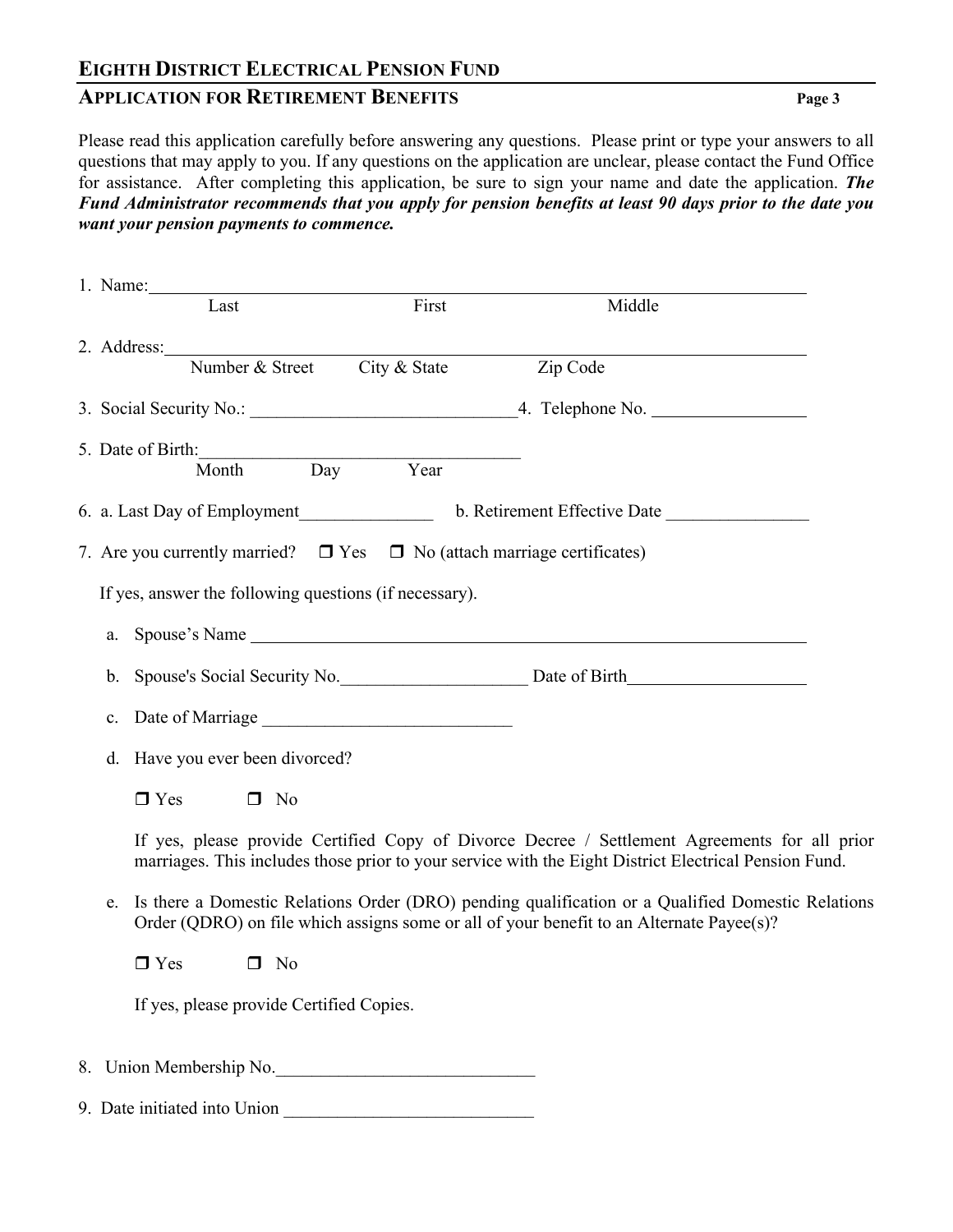# **EIGHTH DISTRICT ELECTRICAL PENSION FUND APPLICATION FOR RETIREMENT BENEFITS** Page

| . . |
|-----|
|-----|

|  |  |  | 10. Are you still working in covered employment in the jurisdiction of the fund? |  |
|--|--|--|----------------------------------------------------------------------------------|--|
|  |  |  | $\Box$ Yes $\Box$ No If yes, go to 10(c). If no, answer 10(a) and 10(b):         |  |

| a. Date last worked as an Electrical Worker Month Day Year                                                                                                                                                                           |              |  |                 |  |  |
|--------------------------------------------------------------------------------------------------------------------------------------------------------------------------------------------------------------------------------------|--------------|--|-----------------|--|--|
|                                                                                                                                                                                                                                      |              |  |                 |  |  |
| c. Present employer, job description and job location __________________________                                                                                                                                                     |              |  |                 |  |  |
|                                                                                                                                                                                                                                      |              |  |                 |  |  |
| <u> 1989 - Johann Stoff, deutscher Stoffen und der Stoffen und der Stoffen und der Stoffen und der Stoffen und de</u>                                                                                                                |              |  |                 |  |  |
| 11. Have you ever been absent from work due to disability for which you have received (1) Workers'                                                                                                                                   |              |  |                 |  |  |
| Compensation Benefits? $\square$ Yes $\square$ No                                                                                                                                                                                    |              |  |                 |  |  |
| If yes, provide the dates you were absent. You may be entitled to a Credited Service and Benefit Units<br>subject to the rules of the Plan.                                                                                          |              |  |                 |  |  |
|                                                                                                                                                                                                                                      |              |  |                 |  |  |
|                                                                                                                                                                                                                                      |              |  |                 |  |  |
| 12. Have you ever served in the Armed Forces of the United States?                                                                                                                                                                   |              |  |                 |  |  |
|                                                                                                                                                                                                                                      |              |  |                 |  |  |
| $\Box$ Yes (You must attach a copy of your discharge papers, DD 214) $\Box$ No                                                                                                                                                       |              |  |                 |  |  |
| If yes, provide the branch of service, dated entered and dated separated or discharged.                                                                                                                                              |              |  |                 |  |  |
| Branch of service                                                                                                                                                                                                                    | Date entered |  | Date discharged |  |  |
| 13. Have you ever been absent from work due to the Family Medical Leave Act (FMLA)?<br>$\Box$ Yes<br>$\Box$ No                                                                                                                       |              |  |                 |  |  |
| If yes, provide the dates you were absent.                                                                                                                                                                                           |              |  |                 |  |  |
|                                                                                                                                                                                                                                      |              |  |                 |  |  |
|                                                                                                                                                                                                                                      |              |  |                 |  |  |
| From Production Control Control Control Control Control Control Control Control Control Control Control Control Control Control Control Control Control Control Control Control Control Control Control Control Control Contro<br>To |              |  |                 |  |  |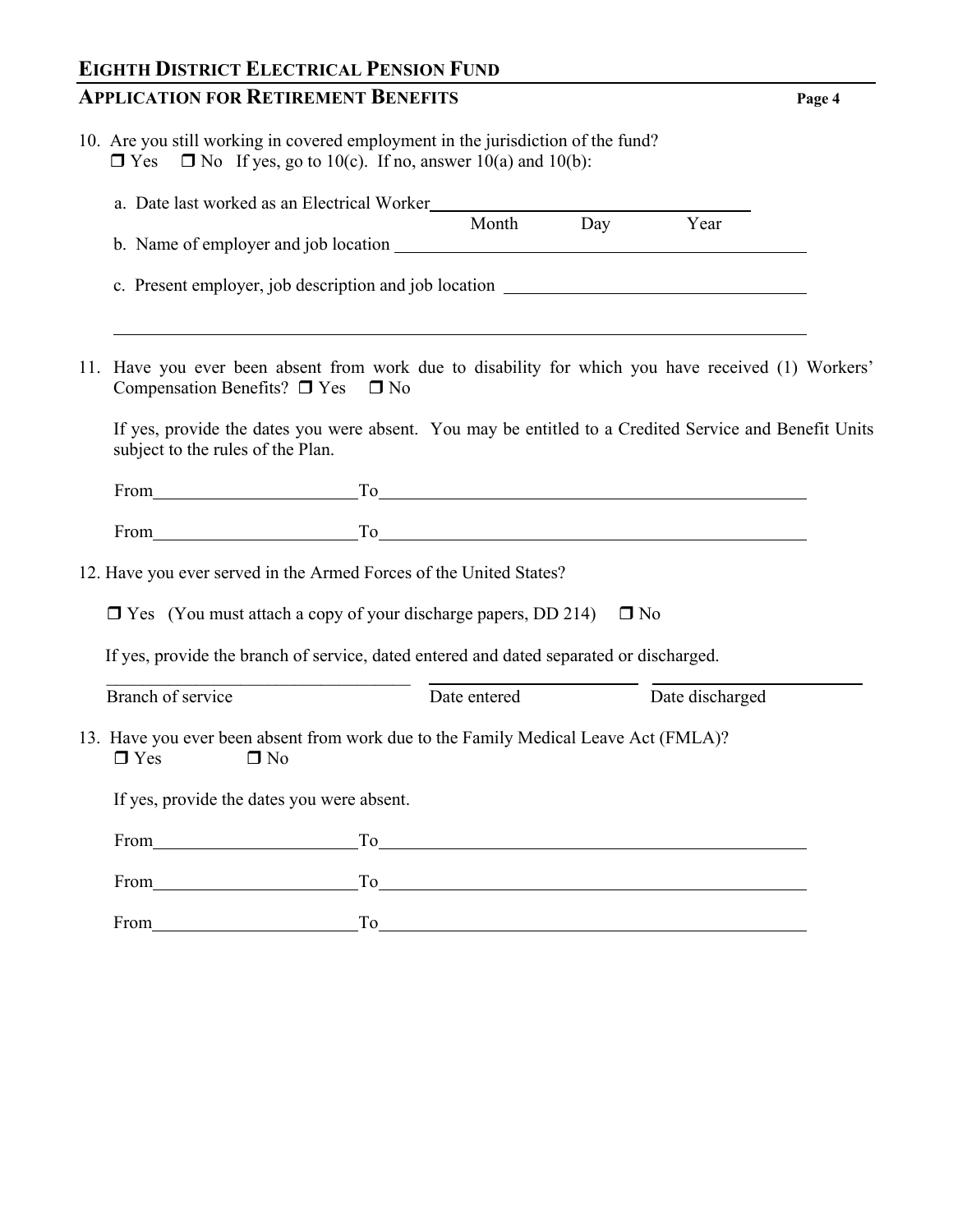# **APPLICATION FOR RETIREMENT BENEFITS Page 5**

- 14. I am applying for the following pension under the terms of the Eighth District Electrical Pension Fund:
	- Regular Pension
	- Service Pension
	- **I** Early Retirement Pension
	- **O** Deferred Pension
	- Disability Pension/ Contingent Early Retirement Pension

 $\mathcal{L}_\mathcal{L}$  , and the contribution of the contribution of the contribution of the contribution of the contribution of the contribution of the contribution of the contribution of the contribution of the contribution of

**D** Disability Pension

I hereby apply for benefits from the Eighth District Electrical Pension Fund. The foregoing statements are true to the best of my knowledge and belief. I understand that a false statement may disqualify me for pension benefits and that the Board of Trustees shall have the right to recover any payments made to me because of a false statement. I further understand that if a benefit is granted to me, I agree to be bound by all the Rules and Regulations of the Plan.

Participant Signature Date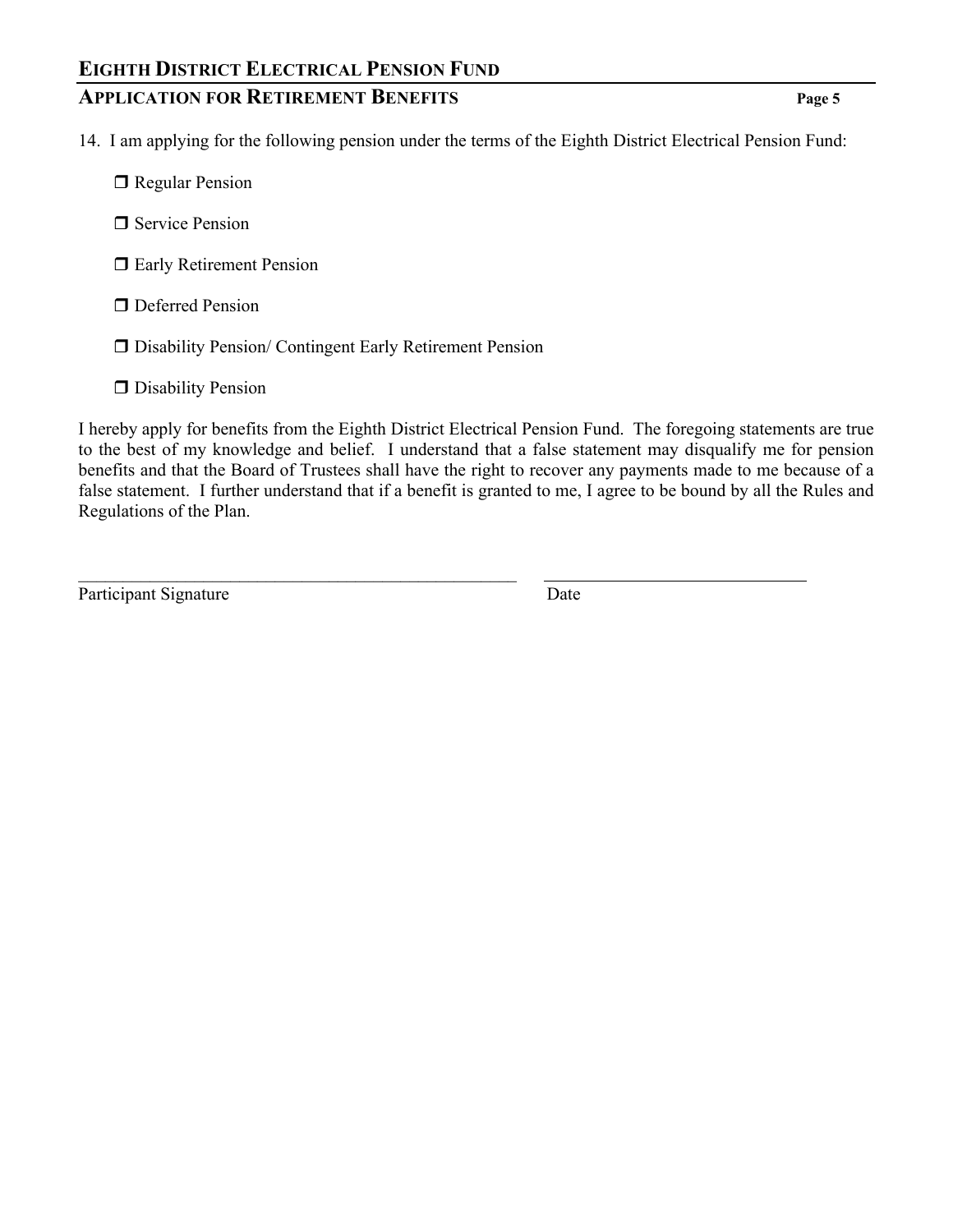# **APPLICATION FOR RETIREMENT BENEFITS** Page 6

# **FAILURE TO COMPLETE THIS FORM FULLY,** *INCLUDING SIGNING IT IN FRONT OF A NOTARY PUBLIC***, AND PROVIDING ALL DOCUMENTATION REQUESTED, WILL RESULT IN A DELAY OF THE PROCESSING OF YOUR APPLICATION.** Federal Law requires the Trustees to confirm whether a previous spouse is entitled to any portion of your defined contribution plan benefits. As such, it is necessary that we request the following certification and supporting documentation. Your Name:  $\bullet$  SSN: Current marital status:  $\Box$  SINGLE, NEVER MARRIED SINGLE, PREVIOUSLY MARRIED\* D MARRIED, NO PREVIOUS MARRIAGES MARRIED, WITH PREVIOUS MARRIAGE(S)\*

LEGALLY SEPARATED\*

\*If you have had previous marriages, please list the names of your ex-spouses, the date(s) of marriage and date(s) of divorce (if any of your previous marriages ended due to the death of your spouse at the time, please list the date of death):

 $\_$  , and the set of the set of the set of the set of the set of the set of the set of the set of the set of the set of the set of the set of the set of the set of the set of the set of the set of the set of the set of th

| Ex-spouse Name | Date of Marriage | Date of Divorce/Death |
|----------------|------------------|-----------------------|
|                |                  |                       |

**Please provide complete copies of ALL marriage certificates, divorce decrees, separation agreements, Qualified Domestic Relations Orders and any other accompanying documents related to the termination of your previous marriage(s).** If any previous spouses have passed away, please provide a copy of the death certificate(s). If you do not have these documents, you should contact the appropriate court through which the proceedings occurred in order to obtain certified copies. For additional ex-spouses, please use the back of this form.

I hereby certify, subject to the penalty of perjury, that the above information is, to the best of my belief and knowledge, true and complete. ANY PERSON WHO SUPPLIES A FALSE CERTIFICATION IN CLAIMING A BENEFIT FORFEITS ANY RIGHT HE OR SHE MAY HAVE TO THE BENEFIT AND, UPON DISCOVERY, BECOMES LIABLE FOR FULL REPAYMENT OF ANY MONEY RECEIVED AS A CONSEQUENCE.

| <b>Your Signature</b>        | Your Social Security No.                             | Today's Date |
|------------------------------|------------------------------------------------------|--------------|
| Place Notary Stamp/Seal Here | Subscribed to and sworn to before me,<br>This day of | $, 20$ .     |
|                              | Notary Public,                                       | County       |
|                              | State of                                             |              |
|                              | My Commission expires                                |              |

\*Notice to Notaries: Federal Law (i.e., the Retirement Equity Act of 1984) requires that the above Form must be executed in the presence of an authorized Plan representative or a Notary Public. Accordingly, it is most important that you not only witness the actual signature identified above, but also examine their credentials to satisfy yourself that they are, in fact, the same persons as the ones identified.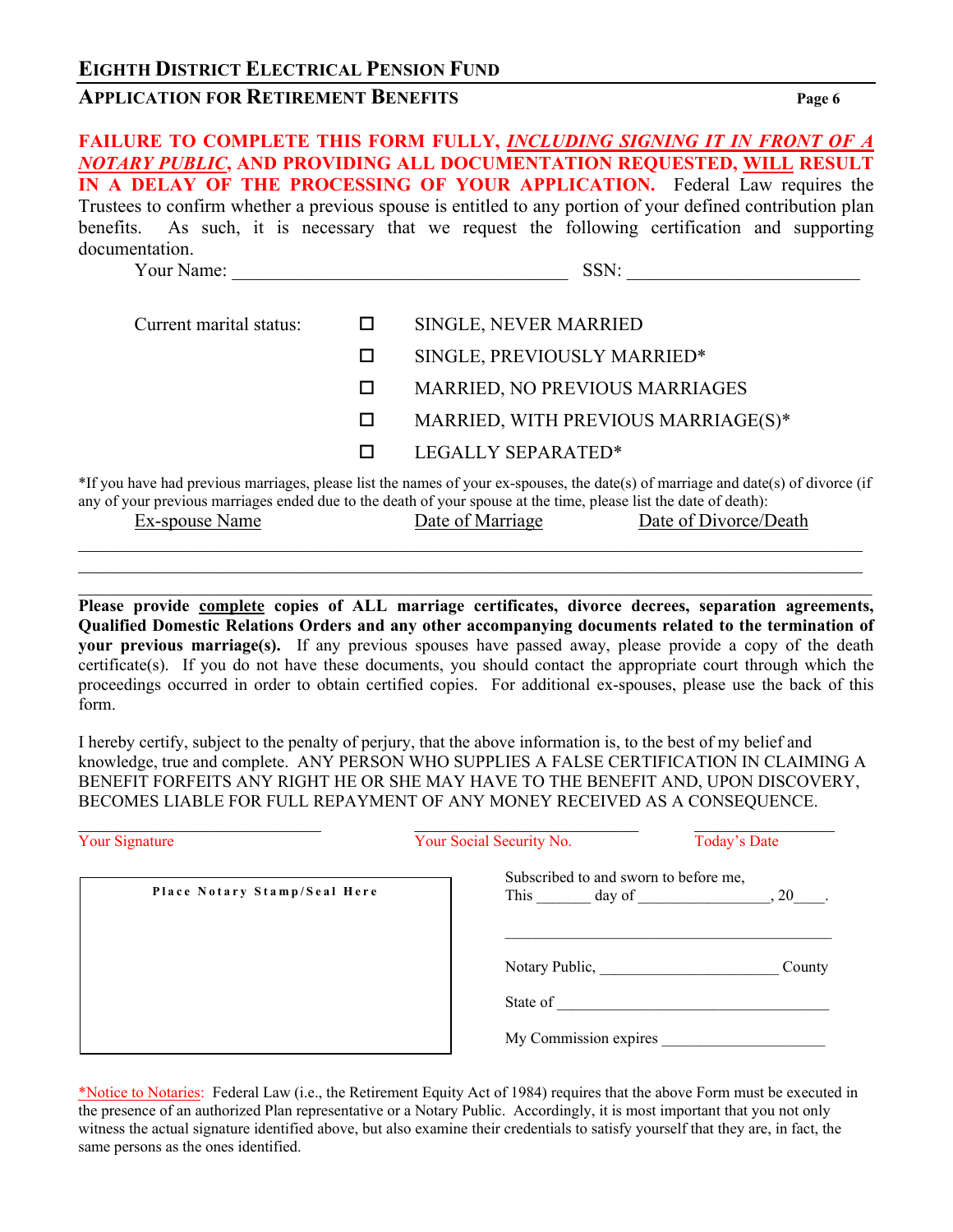## **APPLICATION FOR RETIREMENT BENEFITS Page 7**

The following suspension rules are in accordance with the regulations issued by Department of Labor and found in section 2530.203-3 of the regulations of the Department of Labor. *Please read this Notice in its entirety.* 

#### **Definition of Suspension**

Suspension of benefits means non-entitlement to benefits. If benefits were paid for a month for which benefits were later determined to be suspended, the overpayment may be deducted from future pension payments.

Prior to Normal Retirement age, A pensioner shall have 100% of their monthly benefit withheld until the amount of overpayments is recovered, or, if earlier, until he reaches Normal Retirement Age. After Normal Retirement Age, a Pensioner shall have 25% of their monthly benefit withheld until the amount of overpayments is recovered. If Pensioner dies prior to overpayments being recovered, deductions shall be made from the benefits payable to their Beneficiary or Surviving Spouse subject to the age limitations noted above.

#### **Prohibited Employment**

#### **Before Normal Retirement Age (generally age 65)**

Before Normal Retirement Age, a Pensioner is engaged in Prohibited Employment if he works in Covered Employment or any employment anywhere for wages or profit of the type covered by the Collective Bargaining Agreement. However, if a Pensioner is employed by an employer who is signatory to an agreement providing for the making of contributions to the Pension Fund, their Pension will not be suspended until after they have earned through Covered Employment the maximum amount which then current laws and regulations allow the Pensioner as a Social Security Retiree under age 65 to earn in a calendar year without loss of Social Security Benefits.

#### **After Normal Retirement Age (generally age 65)**

After Normal Retirement Age, a Pensioner is engaged in Prohibited Employment if he is working forty (40) hours or more during any calendar month in employment:

- (a) in an industry in which Employees covered by the Plan were employed and accrued benefits under the Plan as a result of such employment when the payment of pension benefits to the Participant commenced, or would have commenced had the Participant not remained in or returned to employment;
- (b) in work which requires, directly or indirectly, the same skills used by the Participant at any time while he was employed under the Plan; and
- (c) in the Geographic Area covered by the Plan when payment of pension benefits to the Participant commenced or would have commenced had the Participant not remained in or returned to employment.

If, in any calendar year, a Pensioner employed in Prohibited Employment as described above by an employer who has not entered into an agreement with the Board providing for the making of Contributions to the Pension Fund, his pension benefits shall be suspended for each calendar month thereafter in which he performs forty (40) or more hours in such Prohibited Employment for such non-contributory employer.

#### **Additional Information**

Notwithstanding any other provision of this Notice, as of April 1 of the calendar year following the year in which you attain age seventy and one-half (70  $\frac{1}{2}$ ), no employment will be considered Prohibited Employment.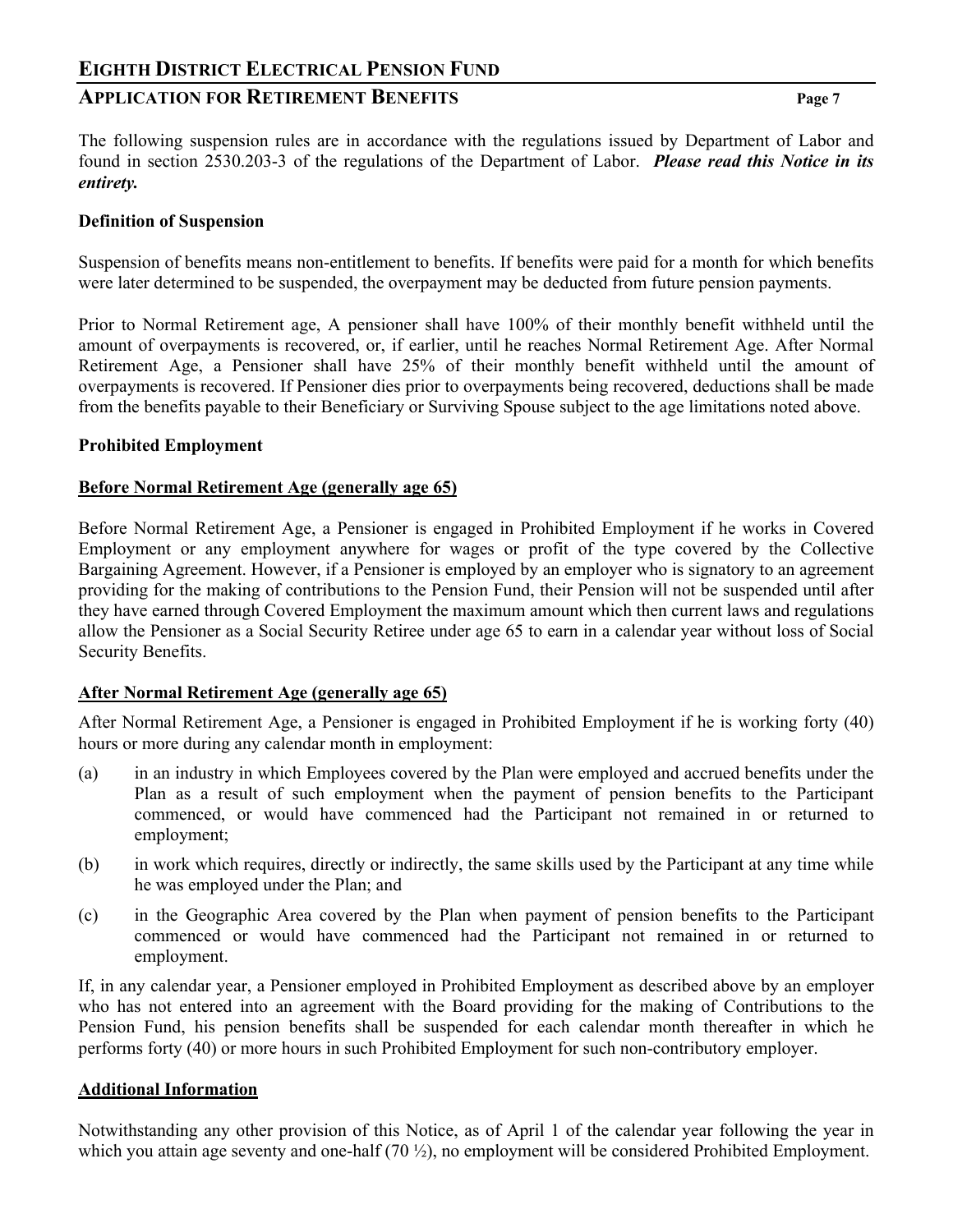## **APPLICATION FOR RETIREMENT BENEFITS Page 8**

## **RETIREMENT DECLARATION**

It shall not be considered prohibited employment for a Pensioner to be employed, either before or after normal retirement age, as an instructor for a training program in the field of electrical work if the Pensioner is employed by an IBEW-NECA sponsored training program. Prior written notice of such employment should be provided to the Trustees by the Pensioner.

It shall not be considered prohibited employment for a Pensioner to be employed, either before or after normal retirement age, as an electrical inspector or as an instructor for a training program in the field of electrical work if the Pensioner is employed by an IBEW sponsored training trust. Prior written notice of such employment should be provided to the Trustees by the Pensioner.

If you do return to work as described above, you must notify the Plan in writing within 21 days after starting any work, regardless of the number of hours. You must also notify the Plan in writing when you stop working and your pension payments to begin again. Payments shall resume no later than the first day of the third calendar month following the calendar month in which you cease prohibited employment, however failure to notify the Plan when you return to work in prohibited employment may cause your Pension to be suspended an additional period of six (6) months over and above the suspension period described above.

If you believe that your benefits have been suspended in error, you have the right to review this decision by following the Appeals Section in the Summary Plan Description. If you need a copy of the Summary Plan Description, you may obtain one from the Fund Administrator.

If you have any questions about your benefit or the rules described in this notice, please contact the Fund Administrator. You may ask the Board whether particular employment will be Prohibited Employment, an you will receive the Boards determination.

#### **Acknowledgement**

I have read and understand the rules as stated above. I understand that I must furnish, at the request of the Board of Trustees, any information or proof reasonably required to determine my rights to benefits. If I willfully make a materially false statement, or I furnish fraudulent material, information, or proof to my claim, or I fail to provide the notification required, benefits under this Plan may be denied, suspended or discontinued. The Trustees have the right to recover any benefit payments made: 1) in reliance on any willfully made false or fraudulent statement, information or proof, or 2) prior to the receipt of any required notifications. Upon retirement with a pension from the Eight District Electrical Pension Fund, I declare that I will be bound by the Rules and Regulations of the Plan.

 $\overline{a}$ 

Participant Name (Print) Effective Date of Pension

Participant Signature Date